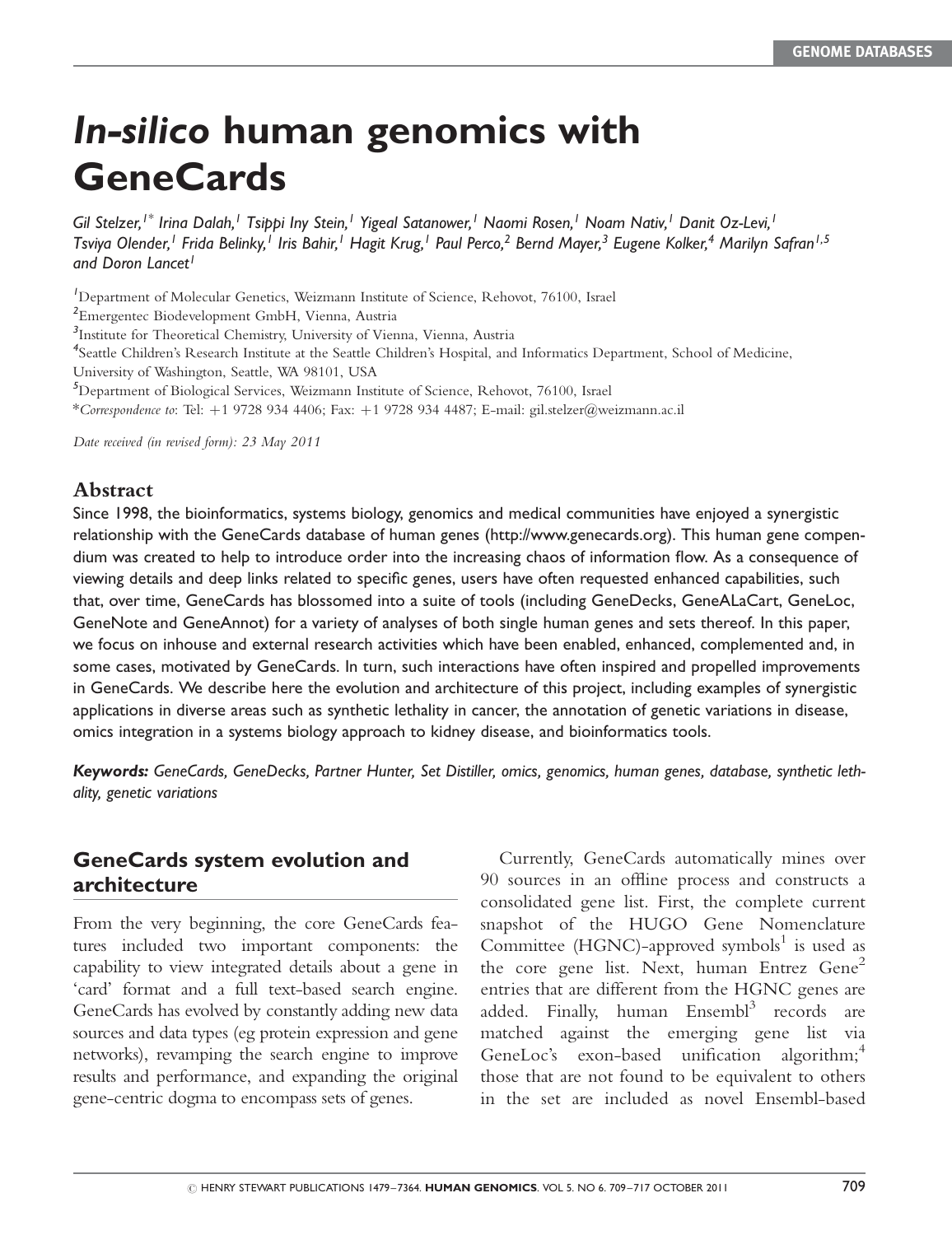GeneCards gene entries. These primary sources provide annotations for aliases, descriptions, previous symbols, gene category, location, summaries, paralogues and non-coding RNA (ncRNA) details. Once the gene list is in place with these significant annotations, over 90 data sources—including those noted above and others<sup> $4-9$ </sup>—are mined for thousands of additional descriptors.

The data for each gene are collected into a text file which is used to display the web-card. In addition to the legacy text file format, the complex data model of GeneCards version 3 is stored in relational databases.<sup>10</sup> One database ('by resource') stores the data largely in the originally mined architecture, and another database ('by function') supports the website and has over 130 tables and views, with an average volume of hundreds of thousands of records. The largest table has over 6.5 million rows. This compendium is modelled into 40 entities, with hundreds of hierarchical relationships. The introduction of the relational database enables the execution of complex queries in the advanced search mode and sophisticated functionalities for sets of genes. The 'by function' data model is strongly influenced by the organisation of information in sections on the web-card (eg first descriptions, then integrated locations, followed by all disorders and so on), an organisation based on integrated scientific logic, which also keeps track of originating sources of information.

The GeneCards search is made possible by Lucene-based Solr technology, $11,12$  coupled with our original database crawler,<sup>10</sup> enabling new levels of meta-annotation for field-specific dissections. In GeneCards Version 3, the search also introduces new features, including stemming (using the grammatical root along with its inflections) and proximity relations for multi-word searches (using the distance between found instances of each searched word, for relevance). Users can home in on their most desired results by viewing 'minicards' and examining expanded annotations on their chosen GeneCards gene.

More specialised capabilities that exploit the wealth of the GeneCards data are available from the GeneCards Suite: GeneNote and GeneAnnot for transcriptome analyses, GeneLoc for genomic

locations and markers, GeneALaCart for batch queries and GeneDecks for finding functional partners and for gene set distillations.<sup>4,7,13,14</sup>

The GeneCards project's instantiation of data management planning, implementation, releases and versioning, with examples of its sources, technologies, data models, presentation needs, de novo insights, algorithms,  $14-16$  quality assurance, user interfaces and data dumps, is described in detail by Mayer et al.<sup>17</sup> Over the years the life cycle has included project planning phases followed by implementation, development and semi-automated quality assurance, and deployment approximately three times a year, cycling back into new planning phases for subsequent revisions. Technologies used include Eclipse, Apache, Perl, XML, PHP, Propel, Java, R and MySQL. This platform enables user capacities that allow targeted searches, including search 'by section'. Importantly, because GeneCards mines from so many sources, each specific search amounts to obtaining knowledge from judiciously selected excerpts from many of these sources.

## GeneCards utilisation examples

Several past projects used GeneCards as a major information source for their bioinformatic analyses. In one example, the Kestler group from the University of Ulm (Germany) built a software tool, IdeogramBrowser, which provides karyotypic visualisation of multiple DNA copy number aberrations that are often found in different types of cancer.<sup>18</sup> They employ the available characterisation of such structural variation events by high-density single nucleotide polymorphism (SNP) microarrays with high resolution (500,000 SNPs per genome). Their novel open-source software tool covers multiple aberration profiles, which are then directly deep linked to GeneCards so as to provide information on the relevant genes. Visualisation of consensus regions together with gene representation allows the explorative assessment of the data. Another project is the Extensible MicroArray Analysis System (EMAAS) application created by Butcher and colleagues from Imperial College (UK) and the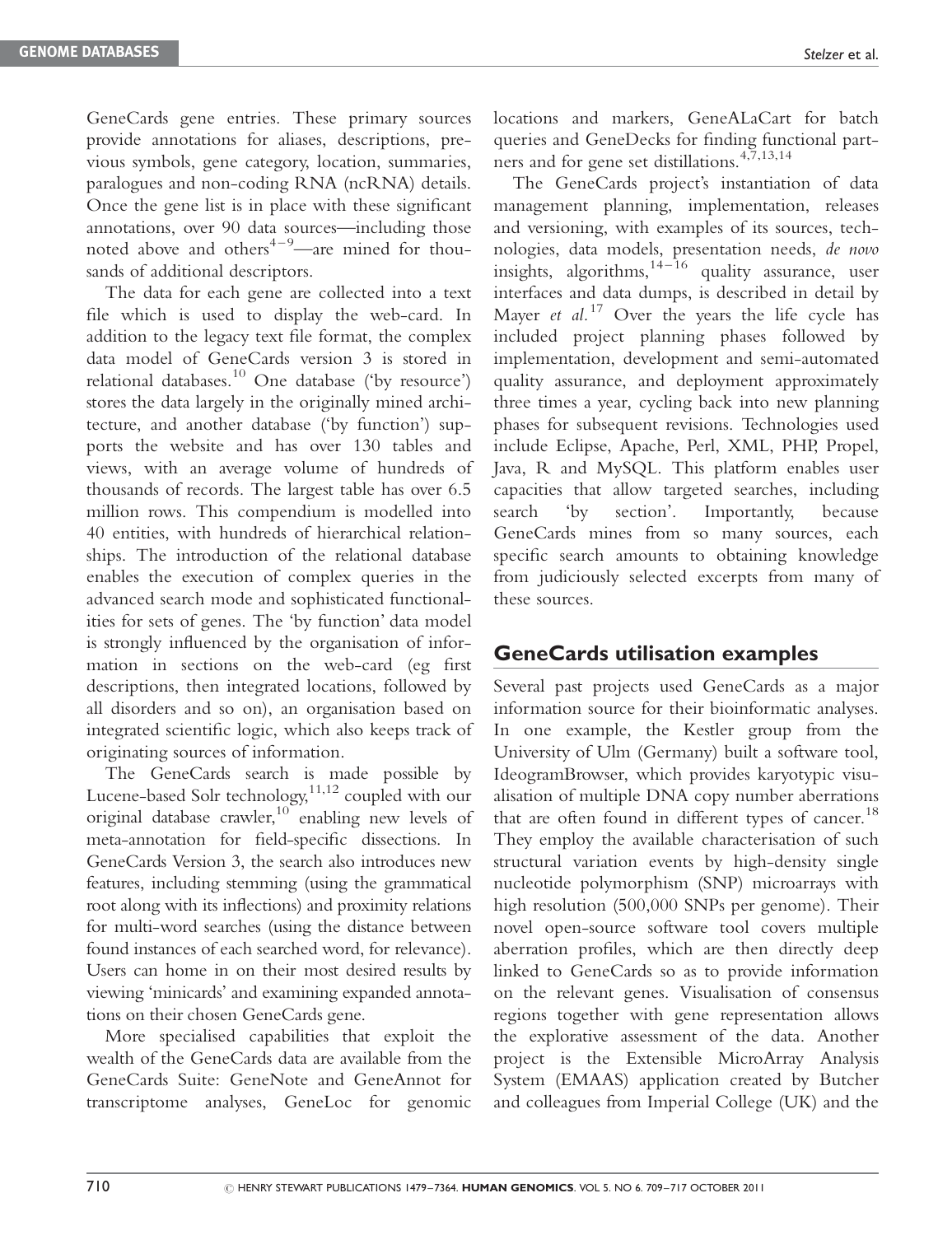National Cancer Institute at Frederick (MD, USA) to provide simple, robust access to updated resources for microarray analysis.<sup>19</sup> When looking at specific gene information, their program generates an interactive expression profile plot and concomitantly brings forth the respective GeneCards information, thereby allowing further scrutiny of experimental data. Finally, Ferrari and colleagues at the University of Modena  $(Italy)<sup>20</sup>$  utilised the GeneAnnot member of the GeneCards Suite<sup>7</sup> to help form a reliable reconstruction of expression levels in transcriptome analyses and to overcome the problem posed by the existence of more than one probe set per gene. The latter often leads to inconsistent expression signals for a given transcript when focusing on a gene's differential tissue expression. Ferrari et al. developed a novel set of custom chip definition files (CDFs) and the corresponding bioconductor libraries for Affymetrix human GeneChips, based on the information contained in the GeneAnnot database and utilising only probes matching a single gene. Such GeneAnnot-based CDFs are freely distributed to users, along with supplementary information (CDF libraries, installation guidelines and R code, CDF statistics and analysis results).

## Synthetic lethality in cancer

Synthetic lethality is a situation where a mutation in one gene does not affect cell viability, but a mutation in one or more additional genes causes the cell's demise. Those two genes are considered to be in synthetic lethality interaction. This phenomenon is interpreted as genetic buffering in an organism where two or more genes are effectively functional paralogues. Synthetic lethality is suspected to have consequences in several applications, in particular in the field of cancer chemoresistance.<sup>21</sup>

Most methods for identifying functional paralogues rely on sequence similarity. Such methods are incomplete, however, since sequence-based homology is not always synonymous with functional similarity. The Partner Hunter mode of GeneDecks (http://www.genecards.org/index.php? path=/GeneDecks) is designed to create a similarity metric based on a broader set of shared annotations between genes.<sup>14</sup> This helps to emphasise the functional similarity between two genes which might not be easily identified using sequence similarity alone. When comparing a given query gene with all remaining candidate genes in the GeneCards database, Partner Hunter calculates a score reflecting the degree of annotation sharing for ten attributes, including phenotypes, domains, tissue expression pattern and disorders. This overlap of descriptors between query and potential functional paralogues also takes into account the descriptor's frequency in the database, generating a statistical significance assessment. Tissue expression pattern and bone fide sequence paralogy are given special treatment by calculating the Pearson correlation for the expression profile and giving an 'exact match' score for the paralogy attribute. Each attribute is multiplied by the user-assigned weight, and the overall sum gives the total similarity score. Annotation-based partners are sorted thereafter.

Synthetic lethality was the subject of the European Union (EU)-funded consortium, SYNLET (http://synlet.izbi.uni-leipzig.de/), which investigated the resistance of neuroblastoma cells to vincristine, an example of the well-known phenomenon of acquisition of chemotherapeutic drug resistance by cancer cells.<sup>22</sup> In a comparative molecular analysis performed by the consortium on vincristine resistance attainment utilising cell lines, the consortium was able to identify the significant involvement of actin-associated features with vincristine resistance. Using a computational screening procedure, the consortium identified synthetic lethal hub proteins involved in actin-related processes having synthetic lethal interactions with downregulated features individually found in all chemoresistant cell lines tested, therefore promising an improved therapeutic window.<sup>22</sup> The computational screening procedure used, among other routines, the advanced search of the GeneCards database to select for all actin-related genes and GeneCards' gene-orthologue mapping in conjunction with synthetic lethality information obtained in yeast whole-genome analysis.<sup>23</sup>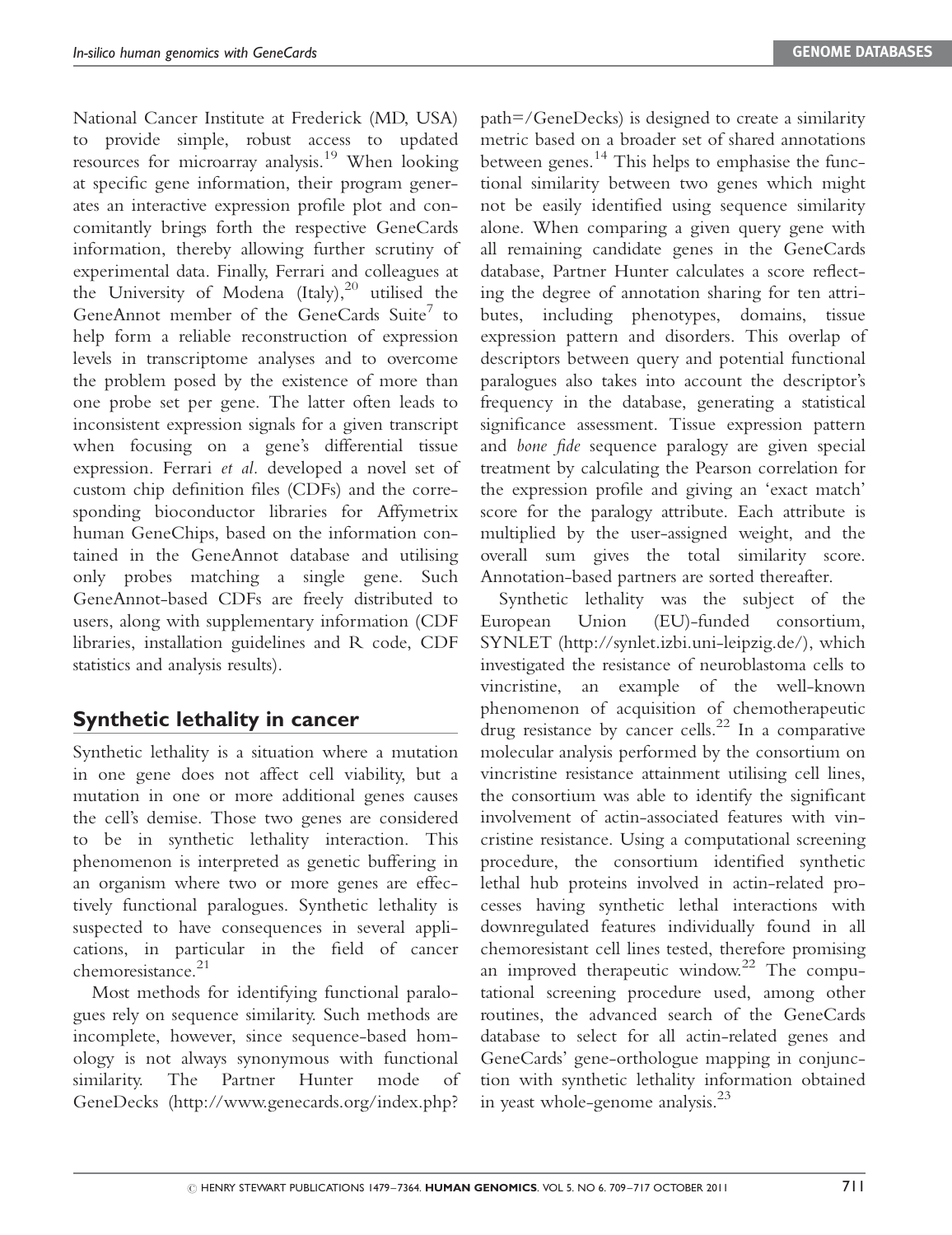## Annotations for genetic variations in human disease

The development of next generation sequencing, coupled with massively parallel DNA-enrichment technologies such as sub-genome capture and sample indexing, has allowed the sequencing of targeted regions of the human genome, including genes of interest and linkage regions for many samples at once. This provides a powerful approach to identifying new candidate genes for monogenic diseases, and may thus contribute substantially to the genetic aetiology of many disorders for which the disease-causing mutation has not yet been found.<sup>24</sup> For example, a significant portion of known genes for X-linked mental retardation (XLMR) reside on chromosome  $X^{25,26}$  In this realm, GeneCards became highly instrumental in research within a consortium for mutation discovery involving one of the present authors (D.L.), as well as D. Goldstein from Duke University (Durham NC, USA) and E. Pras from the Sheba Medical Center (Tel Hashomer, Israel). A directed capture-based exome sequencing of expanded territories related to X chromosome genes allowed the discovery of new mutations for XLMR, which will shed new light on the mechanism of the disease. The GeneLoc suite member, which presents an integrated chromosome map,<sup>4</sup> was used to collect the coordinates for the exons and introns in addition to regulatory and conserved regions for chromosome X. This is crucial for designing a custom-made capture chip. Similarly, GeneCards aided in the discovery of mutations underlying two other significant monogenic diseases, microcephaly and cerebellar ataxia. In the process of sifting the numerous candidate variations, GeneCards has aided in the understanding of the function of the relevant genes and proteins, by highlighting their involvement in the molecular pathways and tissue expression sections. The final result of this mode of utilisation was the narrowing down of a long list of candidate genes, based on integrated annotations in GeneCards, which helped to decide the most likely gene candidates and eventually led to successful mutation discovery for the diseases.

In this context, a fundamental tool is the GeneCards Suite member GeneALaCart, a gene-set-orientated batch query engine.<sup>10</sup> Here, a set of candidate genes is entered along with a list of requested fields. A convenient tabular output helps to identify and sort the candidate genes and their variations. In a neuro-informatics project, headed by M. Kimpel at the Indiana University School of Medicine (Indianapolis, IN, USA), various annotations, such as pathways and summaries, were retrieved using GeneALaCart and used to prune a dataset containing hundreds of genes to those most relevant for alcohol addiction (personal communication). Other examples include a study of human gene expression in the brain and the blood $^{27}$  and another seeking candidate genes related to the involvement of omega-3 fatty acids in mental disorders.28 GeneCards and its associated suite member tools are also used by professional practitioners for the counselling of subjects with genetic diseases. GeneLoc has aided J. Kitchen from the Samaritan Center (Detroit, MI, USA) with finding useful genome-wide polymorphic markers that are closely linked to causative genes crucial for the genetic counselling of future parents. An illustrative example of user interactions which promote an improvement in GeneCards is the collaboration with S. Horowitz—also a genetic counsellor—from the Center for Clinical Genetics at the Hadassah University Medical Center (Jerusalem, Israel), whereby gene annotation summaries were added to the GeneALaCart repertoire upon her specific request. These, along with other GeneALaCart fields, such as genomic location and disease relationships, are used for genetic counselling.

## Omics integration

GeneCards strives to consolidate a complete human gene compendium and to create an annotation network for connecting genes. One could traverse this web to integrate various omics data via its genecentric framework in order to understand underlying complex patterns. This is exemplified by work in the context of the EU consortium, SysKid (http://www.syskid.eu/), which has 25 participating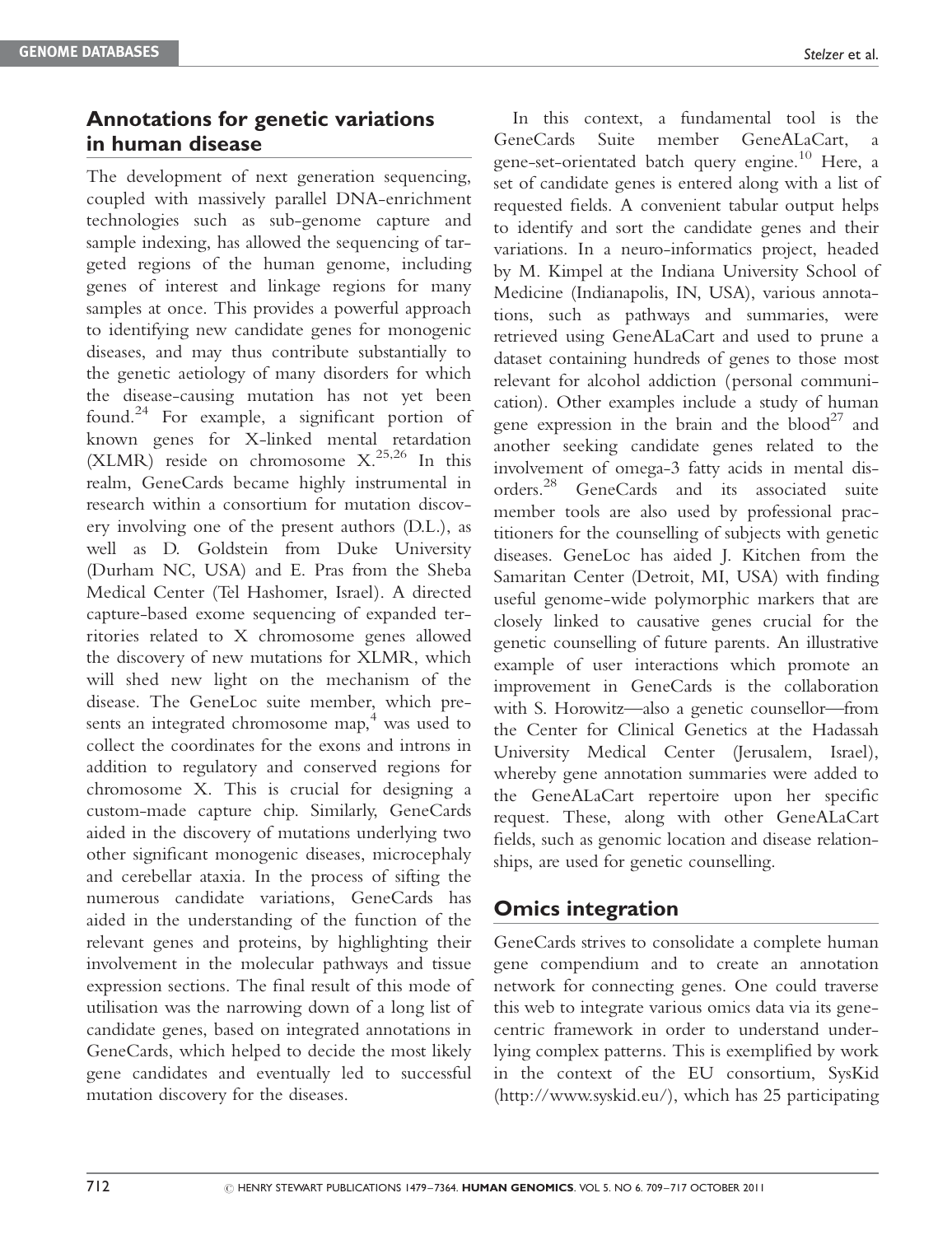groups from 16 countries. The strategic aim of the consortium is the use of systems biology to enable novel chronic kidney disease (CKD) diagnosis and treatment. GeneCards is being used as a consortium tool in ways that far transcend its local utilisation by the Lancet group. Different types of CKD-related omics data have been collected, such as transcriptome (including microRNA expression), proteome, metabolome and SNP associations with genes. GeneCards assists in finding genes and pathways related to such data, so as to implicate them in the disease and help to develop new methods of diagnosis and treatments. A crucial component in this process is Set Distiller, part of the GeneDecks suite member of GeneCards. Set Distiller is an analysis tool that ranks descriptors by their degree of sharing within a given gene set. $14$  In a pilot study, six metabolites suggested by consortium members as strong candidate CKD biomarkers were analysed. This resulted in the finding of shared descriptors between the genes for each metabolite, thus ranking the relevance of the metabolites for the kidney disease.<sup>29</sup> This capacity is now being augmented by a weighting algorithm to prioritise the metabolite-related gene sets.

The consortium has established a GeneKid database, moulded after the GeneCards design, to hold the omics information as it arrives from consortium members. The GeneKid database consists of 18 tables that hold omics data as the main entities, together with the study and samples from which they originated. An essential aspect of creating an integrated omics network is linking each of the GeneKid's omics data entries to a human gene, thereby 'symbolising' (ie finding the correct official HUGO nomenclature committee symbols) for all annotations through one shared entity. This is often a non-trivial task due to the heterogeneity and nonuniqueness of the gene identifiers provided by the experimental laboratories. An especially challenging relevant task is associating genes with cellular metabolites, an important aspect of the SysKid effort. There is scant gene-association information for many metabolites, therefore, a requirement arose to enhance GeneCards' capacities in this respect. This is an example of the two-way interaction often

occurring between users and GeneCards developers. As a result, two new compound-gene association sources have just been added to GeneCards (Version 3.06) in the drugs and compounds section (Figure 1). These are The Human Metabolome Database  $(HMDB)^{30}$  and DrugBank,<sup>31</sup> bioinformatics and cheminformatics resources that combine information about drugs and their targets.

A literature mining of papers of 17 omics studies related to  $CKD<sup>29</sup>$  assisted in benchmarking the GeneKid pipeline (Figure 2). Additional benchmarking was performed based on a list of 26 initial biomarkers (22 proteins, two peptides, one autoantibody and one nucleotide), prioritised by the extent of relevant gene annotations, using the GeneCards database for obtaining diseases, compounds and pathway relationships. When the experimental identifier could not easily be associated with a gene, an exhaustive effort was made using any available identifier, such as probeset, protein or SNP identifier, again highlighting the power of GeneCards' integration. A consortium user interface was constructed, enabling basic services such as browsing the GeneKid database by study, sample and experiment information to allow the 25 collaborating groups to obtain access to interim results. This capacity is strongly dependent on GeneCards' concepts and architecture. One of the key features assisting the consortium is the information within GeneCards about products such as antibodies and silencing RNA kits affiliated with specific genes of interest. These help to expedite the execution of relevant SysKid experiments, and in the development of proprietary diagnostic tools. This applies particularly to a shortlist of seven candidate CKD genes which are now being tested. Such use exemplifies the power of the products feature within GeneCards. Notably,  $\sim$  15 per cent of all users who browse GeneCards use one or more of these links.

## Ongoing GeneCards expansions

#### Animal models

The afore-mentioned SYNLET example of transferring experimental knowledge from one organism, namely yeast, to another (human) has emphasised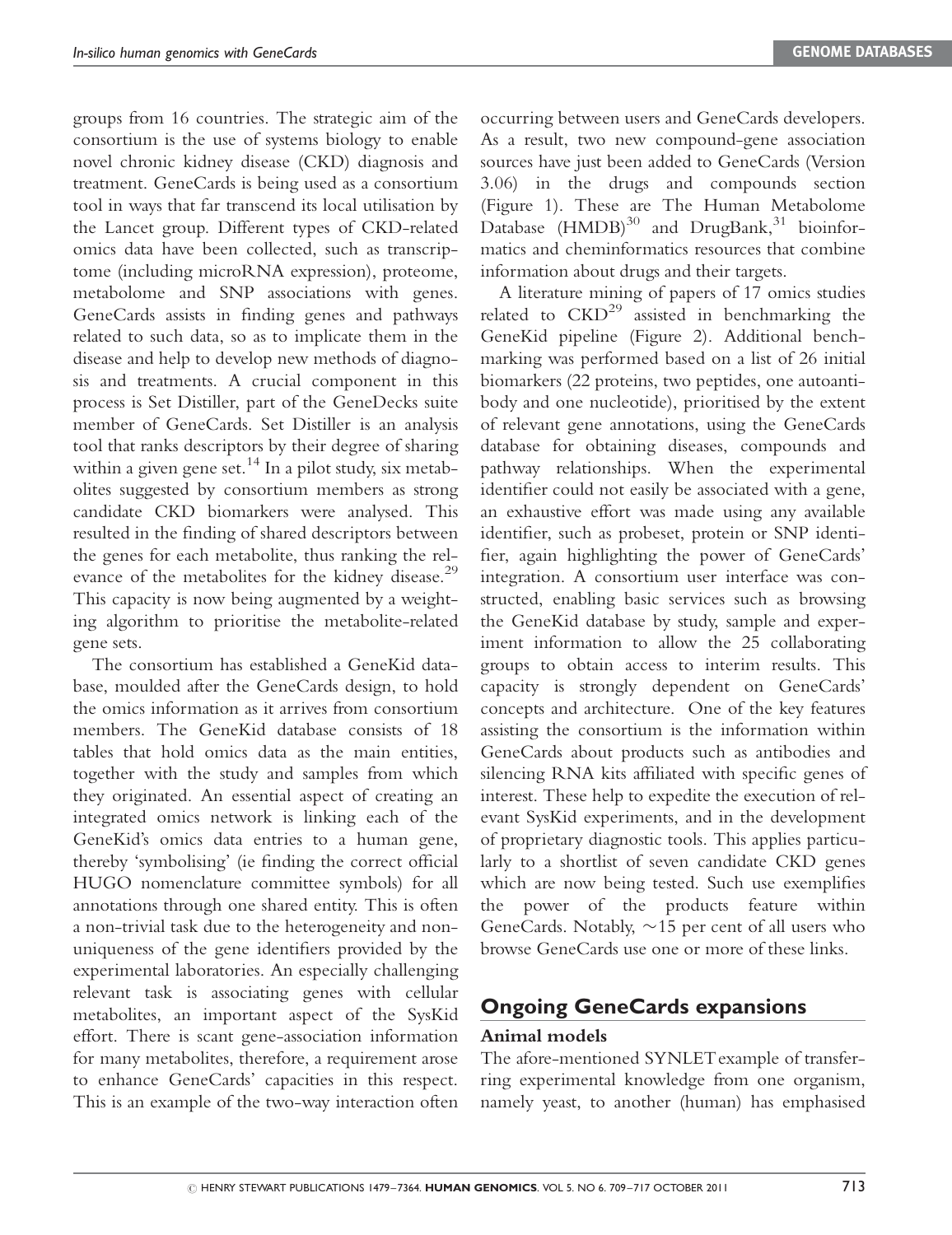| Home<br><b>GeneCards Guide</b>                                     |                                                                                                           | <b>Suite</b>                                                         | The Human Gene Compendium Free for academic non-profit institutions. ALL other users need a commercial license from Xennex, Inc.<br><b>Terms and Conditions</b> |                           |                                    | <b>About Us</b>     |                                                             |                                                                        |                                                                     | <b>User Feedback</b>                                                      |                            |                            | <b>Mirror sites</b>                                                |  |  |
|--------------------------------------------------------------------|-----------------------------------------------------------------------------------------------------------|----------------------------------------------------------------------|-----------------------------------------------------------------------------------------------------------------------------------------------------------------|---------------------------|------------------------------------|---------------------|-------------------------------------------------------------|------------------------------------------------------------------------|---------------------------------------------------------------------|---------------------------------------------------------------------------|----------------------------|----------------------------|--------------------------------------------------------------------|--|--|
| Set Analyses: (GeneALaCart) (GeneDecks)                            |                                                                                                           |                                                                      |                                                                                                                                                                 |                           | keyword(s)                         |                     | $\sim$                                                      |                                                                        |                                                                     |                                                                           | Search                     |                            | <b>Advanced Search</b>                                             |  |  |
| <b>SRC Gene</b><br>protein-coding GIFtS: 74<br>GC20P035973         |                                                                                                           |                                                                      | v-src sarcoma (Schmidt-Ruppin A-2) viral oncogene homolog (avian)<br>Symbol approved by the HUGO Gene Nomenclature Committee (HGNC) database                    | (Previous symbol: SRC1)   |                                    |                     |                                                             |                                                                        |                                                                     |                                                                           |                            |                            |                                                                    |  |  |
| Jump to Section<br>$\blacksquare$                                  | GeneDecks                                                                                                 |                                                                      | SRC for compounds                                                                                                                                               | <b>About GeneDecksing</b> |                                    |                     |                                                             |                                                                        |                                                                     |                                                                           |                            |                            |                                                                    |  |  |
| <b>Drugs &amp; Compounds</b><br>for SRC gene                       |                                                                                                           |                                                                      | SIGMA Sigma-Aldrich Small Molecules for SRC:<br>Small Molecule - Inhibitor Small Molecule - Antagonist                                                          |                           |                                    |                     |                                                             |                                                                        |                                                                     |                                                                           |                            |                            |                                                                    |  |  |
| (Chemical Compounds according<br>to UniProtKB, Enzo Life Sciences. |                                                                                                           |                                                                      | Enzo Life Sciences drugs & compounds for SRC                                                                                                                    |                           |                                    |                     |                                                             |                                                                        |                                                                     |                                                                           |                            |                            |                                                                    |  |  |
| Sigma-Aldrich, Tocris Bioscience,<br>HMDB, and/or Novoseek and     |                                                                                                           | <b>Action</b>                                                        | TOCRIS Compounds for SRC available from Tocris Bioscience                                                                                                       |                           |                                    |                     | CAS#                                                        |                                                                        |                                                                     |                                                                           |                            |                            |                                                                    |  |  |
| Drugs according to DrugBank,<br>Enzo Life Sciences PharmGKB.       | Compound<br>Herbimycin A                                                                                  |                                                                      | Src family kinase inhibitor. Also Hsp90 inhibitor [70563-58-5]                                                                                                  |                           |                                    |                     |                                                             |                                                                        |                                                                     |                                                                           |                            |                            |                                                                    |  |  |
| and/or CuraBase)<br><b>About This Section</b>                      | avendustin A                                                                                              | ' EGFR, p60c-src inhibitor                                           |                                                                                                                                                                 |                           | 125697-92-9                        |                     |                                                             |                                                                        |                                                                     |                                                                           |                            |                            |                                                                    |  |  |
|                                                                    | <b>MNS</b>                                                                                                | 1-Naphthyl PP1 Src family kinase inhibitor; also inhibits c-Abl      |                                                                                                                                                                 |                           | [221243-82-9]<br>$[1485 - 00 - 3]$ |                     |                                                             |                                                                        |                                                                     |                                                                           |                            |                            |                                                                    |  |  |
|                                                                    | Src 11                                                                                                    | Selective inhibitor of Src and Syk<br>Dual site Src kinase inhibitor |                                                                                                                                                                 |                           |                                    |                     | [179248-59-0]                                               |                                                                        |                                                                     |                                                                           |                            |                            |                                                                    |  |  |
|                                                                    | About this table                                                                                          |                                                                      |                                                                                                                                                                 |                           |                                    |                     |                                                             |                                                                        |                                                                     |                                                                           |                            |                            |                                                                    |  |  |
|                                                                    | 2 HMDB Compounds for SRC                                                                                  |                                                                      |                                                                                                                                                                 |                           |                                    |                     |                                                             |                                                                        |                                                                     |                                                                           |                            |                            |                                                                    |  |  |
|                                                                    | Compound                                                                                                  |                                                                      |                                                                                                                                                                 |                           |                                    |                     |                                                             | CAS# PubMed Ids                                                        |                                                                     |                                                                           |                            |                            |                                                                    |  |  |
|                                                                    | ADP                                                                                                       | adenosindiphosphorsaeure (see all 8)                                 |                                                                                                                                                                 |                           |                                    |                     | $58 - 64 - 0$                                               |                                                                        |                                                                     |                                                                           |                            |                            |                                                                    |  |  |
|                                                                    | Adenosine triphosphate 5'-(tetrahydrogen triphosphate) Adenosine (see all 24) 56-65-5<br>About this table |                                                                      |                                                                                                                                                                 |                           |                                    |                     |                                                             |                                                                        |                                                                     |                                                                           |                            |                            |                                                                    |  |  |
|                                                                    |                                                                                                           | 5/43 DrugBank Compounds for SRC (see all 43)                         |                                                                                                                                                                 |                           |                                    |                     |                                                             |                                                                        |                                                                     |                                                                           |                            |                            |                                                                    |  |  |
|                                                                    | Compound                                                                                                  | CAS#                                                                 |                                                                                                                                                                 |                           |                                    | <b>Type Actions</b> |                                                             | <b>PubMed Ids</b>                                                      |                                                                     |                                                                           |                            |                            |                                                                    |  |  |
|                                                                    | Dasatinib                                                                                                 |                                                                      | BMS-354825 (see all 2)                                                                                                                                          |                           |                                    | 302962-49-8         |                                                             | target multitarget                                                     |                                                                     | 17155893                                                                  |                            |                            | 16397263 17429625 11752352 17148760 16230377                       |  |  |
|                                                                    | <b>Citric Acid</b>                                                                                        |                                                                      |                                                                                                                                                                 |                           | 77-92-9                            |                     | target                                                      |                                                                        |                                                                     | 17139284 17016423 10592235                                                |                            |                            |                                                                    |  |  |
|                                                                    | Cysteine Sulfenic<br>Acid                                                                                 |                                                                      |                                                                                                                                                                 |                           |                                    |                     |                                                             | target                                                                 |                                                                     | 17139284 17016423 10592235                                                |                            |                            |                                                                    |  |  |
|                                                                    | Malonic acid                                                                                              |                                                                      | 1,3-Propanedioic acid (see all                                                                                                                                  |                           |                                    | 141-82-2            |                                                             | target-                                                                |                                                                     |                                                                           | 17139284 17016423 10592235 |                            |                                                                    |  |  |
|                                                                    | Oxalic Acid                                                                                               |                                                                      | 11)                                                                                                                                                             |                           | 144-62-7                           |                     | target                                                      |                                                                        |                                                                     |                                                                           |                            | 17139284 17016423 10592235 |                                                                    |  |  |
|                                                                    | About this table                                                                                          |                                                                      |                                                                                                                                                                 |                           |                                    |                     |                                                             |                                                                        |                                                                     |                                                                           |                            |                            |                                                                    |  |  |
|                                                                    | n s<br>5/125<br>Novoseek chemical compound relationships for SRC gene (see all 125)                       |                                                                      |                                                                                                                                                                 |                           |                                    |                     |                                                             |                                                                        |                                                                     |                                                                           |                            |                            |                                                                    |  |  |
|                                                                    | Compound                                                                                                  |                                                                      |                                                                                                                                                                 | -log (P-Val)              |                                    | Hits                | PubMed IDs for Articles with Shared Sentences (# sentences) |                                                                        |                                                                     |                                                                           |                            |                            |                                                                    |  |  |
|                                                                    | tyrosine                                                                                                  |                                                                      |                                                                                                                                                                 | 94.7                      |                                    |                     |                                                             | 2789 9096689 (6), 11641791 (6), 9331427 (5), 12869565 (5) (see all 99) |                                                                     |                                                                           |                            |                            |                                                                    |  |  |
|                                                                    | phosphotyrosine                                                                                           |                                                                      |                                                                                                                                                                 | 87.5                      |                                    | 150                 |                                                             |                                                                        |                                                                     |                                                                           |                            |                            | 9337879 (2), 10880360 (2), 16611216 (2), 11493667 (2) (see all 99) |  |  |
|                                                                    |                                                                                                           | 4-amino-5-(4-chlorophenyl)-7-(t-<br>butyl)pyrazolo[3,4-d]pyrimidine  |                                                                                                                                                                 |                           |                                    | 18                  |                                                             |                                                                        | 15618223 (1), 16669788 (1), 19145781 (1), 12739161 (1) (see all 14) |                                                                           |                            |                            |                                                                    |  |  |
|                                                                    | dasatinib                                                                                                 |                                                                      |                                                                                                                                                                 | 80.8                      |                                    | 80                  |                                                             |                                                                        | 20406945 (4), 17148760 (4), 19861409 (3), 18619726 (2) (see all 44) |                                                                           |                            |                            |                                                                    |  |  |
|                                                                    | phosphatidylinositol<br>About this table                                                                  | 80.5                                                                 |                                                                                                                                                                 |                           |                                    |                     |                                                             | 187 1332046 (2), 19372600 (2), 9565618 (2), 12429837 (2) (see all 99)  |                                                                     |                                                                           |                            |                            |                                                                    |  |  |
|                                                                    |                                                                                                           |                                                                      |                                                                                                                                                                 |                           |                                    |                     |                                                             |                                                                        |                                                                     |                                                                           |                            |                            |                                                                    |  |  |
|                                                                    | Drug compound                                                                                             |                                                                      | 2 PharmGKB drug compound relationships for SRC gene                                                                                                             |                           |                                    |                     |                                                             |                                                                        |                                                                     | PharmGKB Relations PubMed IDs for articles supporting these relationships |                            |                            |                                                                    |  |  |
|                                                                    | Beta adrenergic antagonists FA                                                                            |                                                                      |                                                                                                                                                                 |                           |                                    | 14499340            |                                                             |                                                                        |                                                                     |                                                                           |                            |                            |                                                                    |  |  |
|                                                                    | isoproterenol                                                                                             |                                                                      | FA                                                                                                                                                              |                           |                                    | 14990578 9363896    |                                                             |                                                                        |                                                                     |                                                                           |                            |                            |                                                                    |  |  |
|                                                                    | About this table                                                                                          |                                                                      |                                                                                                                                                                 |                           |                                    |                     |                                                             |                                                                        |                                                                     |                                                                           |                            |                            |                                                                    |  |  |
|                                                                    |                                                                                                           |                                                                      |                                                                                                                                                                 |                           |                                    |                     |                                                             |                                                                        |                                                                     |                                                                           |                            |                            |                                                                    |  |  |
|                                                                    | CuraBase drugs for SRC:<br>Dasatinib Saracatinib XL228                                                    |                                                                      |                                                                                                                                                                 |                           |                                    |                     |                                                             |                                                                        |                                                                     |                                                                           |                            |                            |                                                                    |  |  |

the need for additional annotations derived from various model organisms to our human-centric database. This importantly includes enrichment with orthologues from species not yet covered, by adding to the current sources (eg HomoloGene<sup>32</sup> and others) additional orthologues from Ensembl,<sup>33</sup> thus increasing gene orthologue mapping. One model organism for which integration work has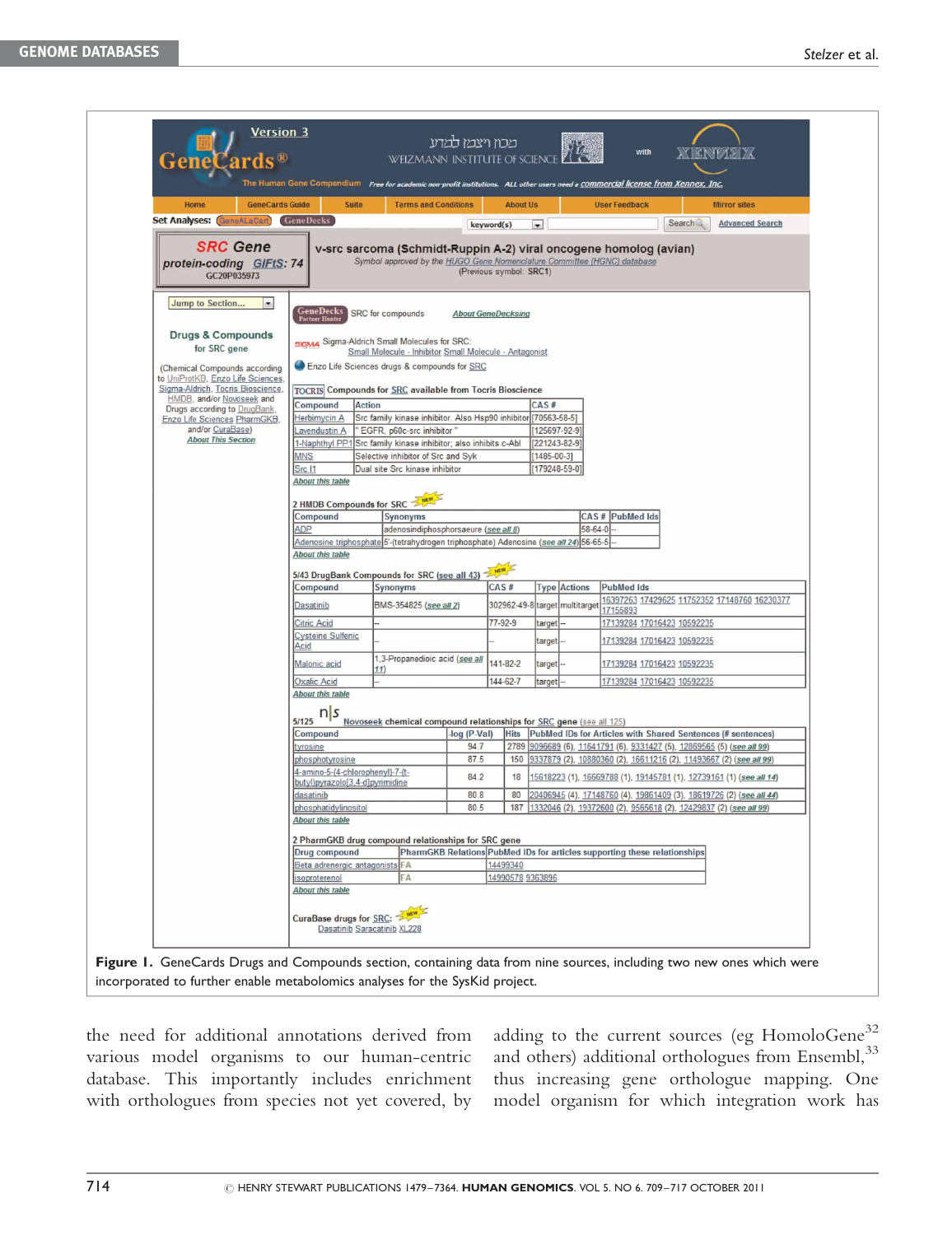



begun is zebrafish (Danio rerio), because of its impor-SNP, single nucleotide polymorphism; miRNA, microRNA.

tance as a model for human disease and drug discovery. <sup>34</sup> A major aim is to obtain additional information about phenotypes that can be incorporated in GeneCards' function section. This will be followed by other animal models, such as Caenorhabditis elegans and Drosophila melanogaster. Some product links to rat animal models have recently been added, with more species and products planned.

#### Tissue proteomics profiling

Several studies have found a moderate-to-weak correlation between the expression levels of protein and mRNA for a given tissue.<sup>35-37</sup> These may be attributed to experimental imprecision or biological origin, such as post-transcriptional regulation.<sup>36</sup> For years, GeneCards has displayed mRNA expression levels for different normal and cancerous human tissues, obtained from both inhouse and external microarray experiments.<sup>9</sup> Due to the above considerations, we have now decided to complement such data with a pilot quantitative tissue proteomics display in GeneCards' protein section. This was done via a collaboration with E. Kolker and colleagues at Seattle Children's Hospital (Seattle, WA,



USA), who have created a database for protein expression for a total of nine normal tissues, as well as cancerous cell lines and body fluids, based on published mass spectrometry experiments. The total number of genes covered by this dataset is about 8,000, but most of them have coverage for a relatively small fraction of the nine tissue-related sample types (Figure 3). We intend collaboratively to broaden these data by seeking additional sample types for which similar information is available, as well as to integrate more than one source of certain tissues. This addition will allow users to compare transcriptome and proteome expression patterns for numerous genes.

#### RNA genes

A major challenge of the post-genome era is to obtain a truly comprehensive list of all human genes. This is hard to achieve for obvious reasons, including ambiguities in gene identification within genomic sequences. One of the most important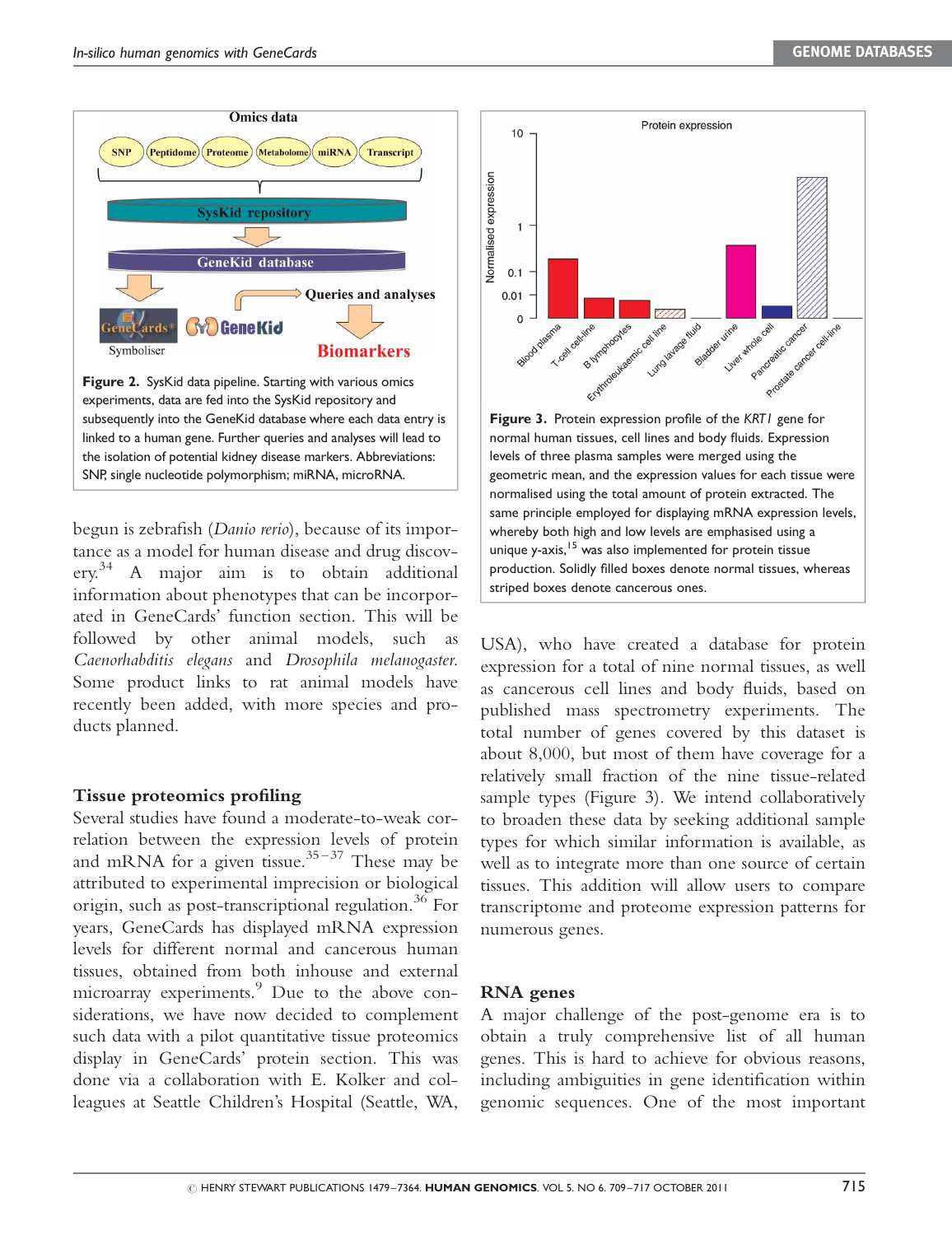expansion targets is ncRNA genes. GeneCards currently mines a total of 14,315 such genes (Version 3.06) and their annotations from Ensembl (including the ncRNA subsection),  $HGNC<sub>1</sub><sup>38</sup>$  the National Center for Biotechnology Information (NCBI)'s Entrez Gene and miRBase.<sup>39</sup> An immediate goal is to begin mining and integration of several of the numerous RNA gene databases, each providing partial information about the RNA gene universe. One target is to include new RNA gene types such as lncRNA, piRNA and snoRNA.38 Another is to introduce some of the following new sources: fRNADB, <sup>40</sup> NONCODE, $^{41}$  RNAdb<sup>42</sup> and/or RFAM.<sup>43</sup>

#### Gene and protein identifier mapping

Many interesting biological and bioinformatics applications require the integration of data from various sources, and have taken advantage of the rich annotation within GeneCards to facilitate the translation of identifiers (including symbols, aliases and database-specific identifications) and annotations (eg location on the chromosome via the GeneLoc algorithm<sup>4</sup>), from one system to another. Examples include combining microarray data with pathway (as done in the SYNLET project), and/or disease databases, matching names and descriptions used in the literature with official gene symbols; developing GeneAnnot-based custom CDFs;<sup>20</sup> and associating gene symbols with vendor products. We intend strongly to enhance this central GeneCards' capacity, with clear examples of a need for symbol management and integration for RNA genes, and for gene-to-protein identifier mapping in an upcoming effort to add proteome expression summaries for human tissues, in collaboration with E. Kolker.

#### Online analytical processing (OLAP)

OLAP is a designated tool for sifting through data and quickly locating trends that are worthy of further scrutiny.<sup>44</sup> This functionality is currently used most widely for decision support in financial management, but also can be of great benefit for

biological and pharmaceutical researchers. The classical OLAP model of multi-dimensional data separates facts (records) into dimensions and measures, where the measure is the value obtained in the coordinates determined by the dimensions, and queries are made only on the latter. Applying the OLAP model to biological annotation data is not trivial, since the queries are made on both the measure (eg how many genes participate in the cell cycle pathway) and the dimensions (eg how many pathways are related to genes on chromosome 11), but this hurdle may be overcome, as reported in OLAP models for geographical data. $45,46$  Another aspect involved in OLAP development is devising biological visualisation methods that will make querying and analysing results an intuitive process. We intend to employ one such OLAP technology, <sup>47</sup> namely the Mondrian system (http://mondrian.pentaho.com/), to enable traversals over annotations and navigations through the vast

## Conclusion

The human genome project is currently at a stage where huge amounts of inter-individual comparative data are becoming available. An example is the new capacity, afforded by next-generation DNA sequencing, for performing whole-exome or whole-genome analyses of hundreds of human individuals. This data avalanche is at present partly addressed by the GeneCards variation section. The synergy between GeneCards integrative architecture and multi-source mining, and user base feedback mechanisms, enhances the probability of GeneCards' continuously being an informative genome annotation and research tool.

amounts of data from omics experiments.

## References

- 1. HGNC. http://www.genenames.org/.
- 2. Entrez gene. http://www.ncbi.nlm.nih.gov/sites/entrez?db=gene.
- 3. Ensembl. http://www.ensembl.org/index.html.
- 4. Rosen, N., Chalifa-Caspi, V., Shmueli, O., Adato, A. et al. (2003), 'GeneLoc: Exon-based integration of human genome maps'. Bioinformatics Vol. 19 (Suppl. 1), pp. i222–i224.
- 5. Ashburner, M., Ball, C.A., Blake, J.A., Botstein, D. et al. (2000), 'Gene ontology: Tool for the unification of biology. The Gene Ontology Consortium', Nat. Genet Vol. 25, pp. 25–29.